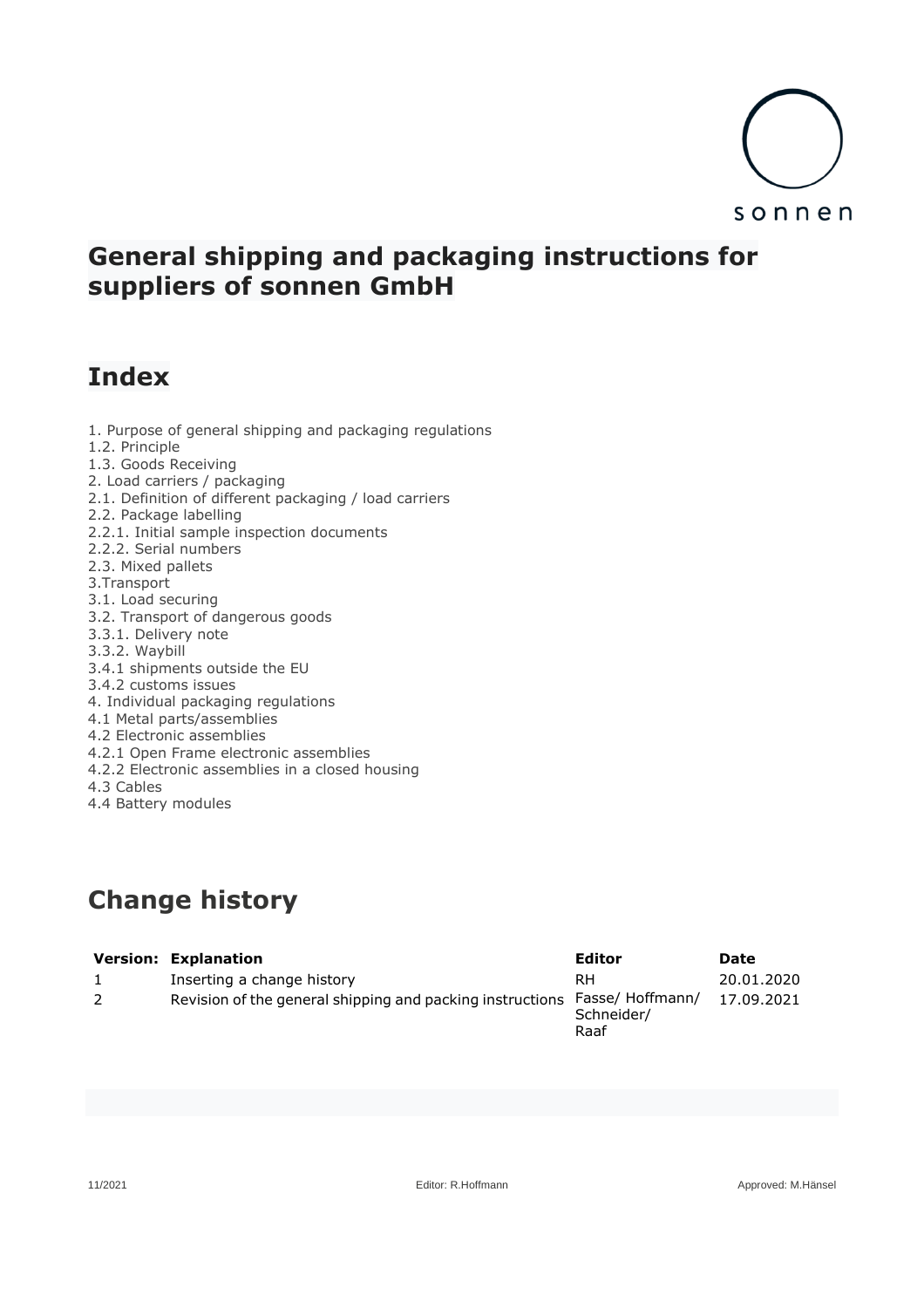

# **1. Purpose of general shipping and packaging regulations**

Through these shipping and packaging instructions, we want to make all suppliers aware of our requirements and their responsibilities.

It is intended to serve as a simple and practical guideline that enables a trouble-free material flow between the suppliers and sonnen GmbH (sonnen).

Non-compliance with the specifications of these general shipping and packaging regulations may trigger a complaint and thus also have a negative effect on the supplier rating.

sonnen reserves the right to refuse acceptance of deliveries that do not comply with these shipping and packaging instructions. Costs incurred due to the complaint, e.g. expenses for the preparation of the complaint, if applicable production downtime costs due to non-availability of components, which are directly related to the non-acceptance of the defective delivery, may be charged to the Supplier.

Any deviations from these shipping and packaging instructions must be expressly agreed in writing by the Supplier with sonnen.

Furthermore, sonnen reserves the right to agree item-specific shipping and packaging regulations with the Supplier in writing.

## **1.2. Principle**

Only exchangeable or recyclable packaging shall be

approved. Care shall be taken to ensure that the waste management objectives of of sonnen and the environmental legislation with the following priorities complied with become:

### *1. Avoidance*

Sufficient goods protection with minimal use of packaging materials (Volume and weight) *2. Reduction*

Use and continuous improvement of recyclable packaging and materials

### *3. Recycling*

Environmentally compatible, unmixed, and recyclable materials are to be used. Materials for all types of packaging and filling materials for the use

### *4. Stackable*

All pallets of goods delivered should be stackable twice

#### *5. ESD-Protection*

Electronic assemblies must be delivered in an ESD-compatible manner

### *6. Cleanliness*

Materials (semi-finished products, purchased and trading goods) must always be delivered dry, clean and free of grease and dust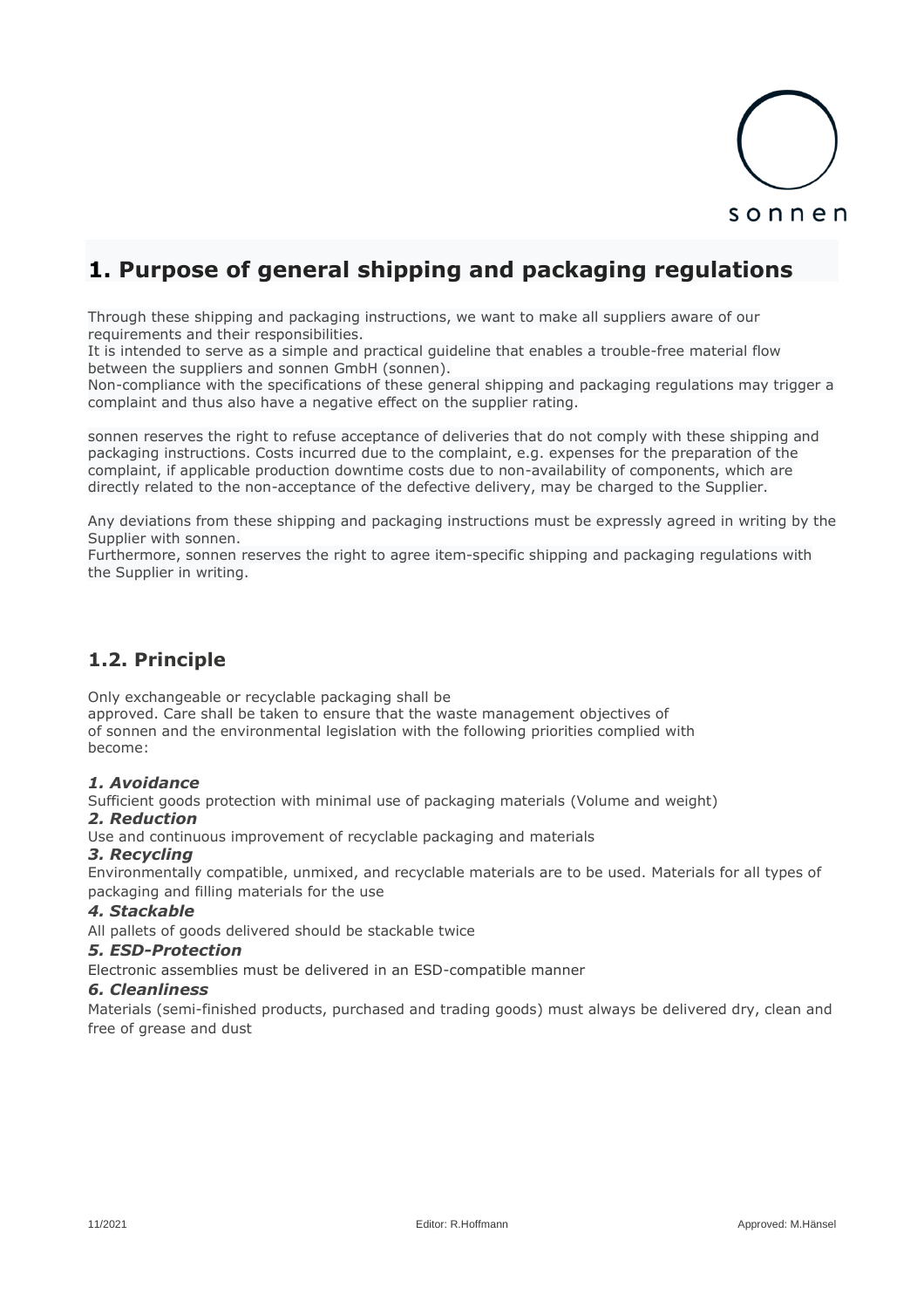

# **1.3. Goods Receiving**

Unloading trucks with standardized fork-lifts must be ensured.

Basically all load carriers must be both be able to be loaded and unloaded from the side and also allow rear loading and unloading. Mainly unloaded only via the ramp

In order to guarantee a trouble-free process, deliveries with more than 5 pallets must always be advised at least 2 working days in advance.

Notifications are only to be sent by e-mail and exclusively to "Wareneingang@sonnen.de". Sonnen reserves the right to temporarily shift individual deliveries to our external warehouses and to postpone truck deliveries on a daily basis.

Goods Receiving is open for the following timelines:

### **Monday to Thursday: 08:00 until 15:00 o´clock Friday: 08:00 until 13:00 o´clock**

# **2. Load carriers / packaging**

In principle, only deliveries with euro pallets and wire mesh boxes that are in perfect and exchangeable condition will be accepted. The flat and grid box pallets must meet the quality requirements of the "European Pallet Association (EPAL)". )". In order to be able to guarantee high-bay storage capability, no damaged loading equipment may be used.

Pallet loads must be adequately protected against damage and dirt as well as environmental influences (e.g. stretching, strapping), whereby this must be taken into account especially for the upper layers (e.g. use of cover pallets, paper protection layers, corrugated cardboard above and below). Edge protection brackets must be used when using strapping.

The items are to be put together on the pallet without protrusions to form a compact, secure transport unit.

This ensures safe handling during transport.

Handling by means of industrial trucks must be guaranteed.

For example, the necessary space between the pallet feet when securing the loading unit must not be impaired.

Individually agreed sonnen packaging regulations are mandatory (point 4.).

If the agreed packaging is not adhered to, sonnen reserves the right to charge the supplier with handling and repacking costs.

Packaging materials must comply with the European environmental protection guidelines with regard to avoiding environmental damage, optimal material utilization, recycling and disposal.

When the materials are delivered by air, sea or rail, the packaging guidelines must be followed.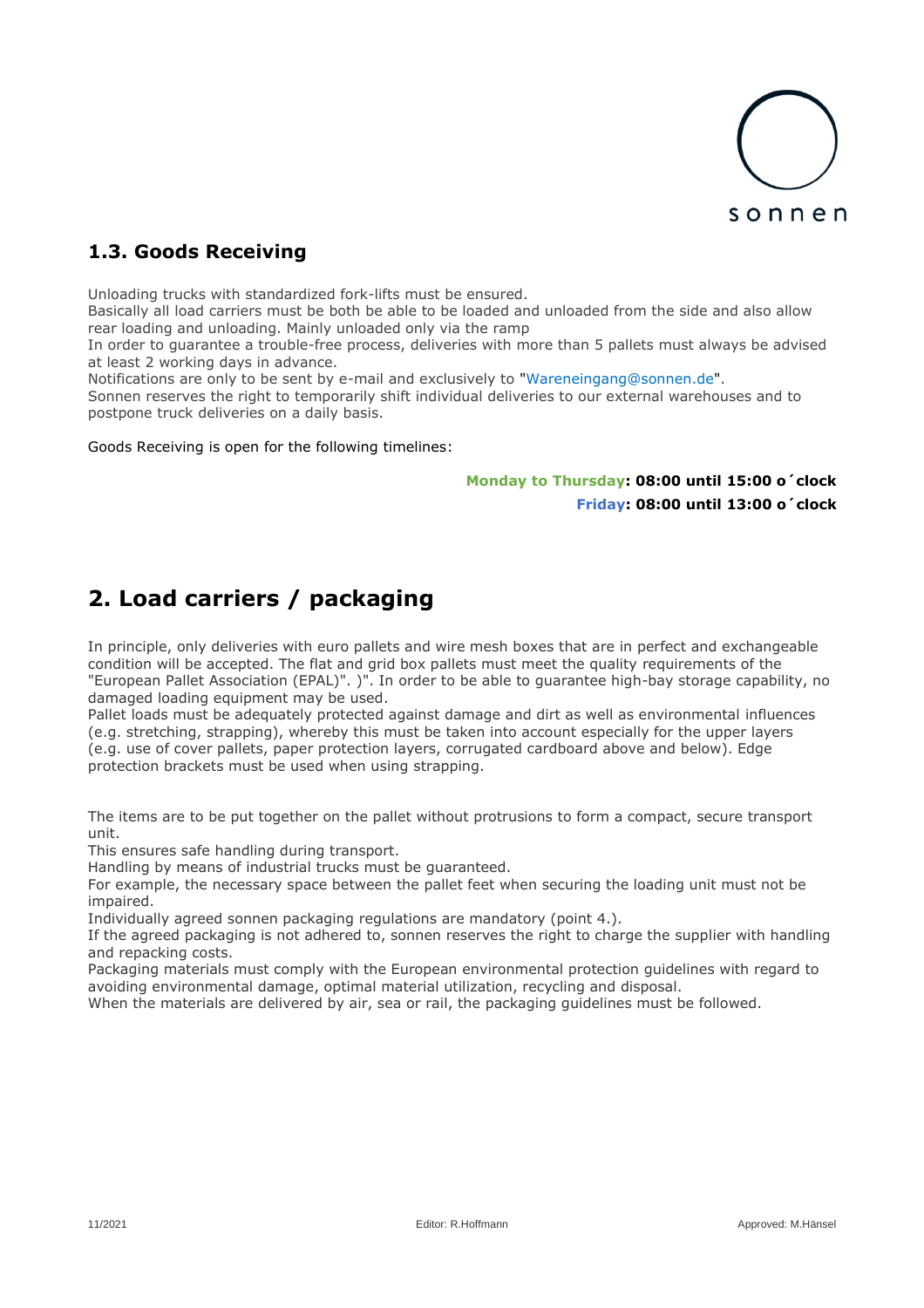

# **2.1. Definition of different packaging / load carriers**

### **EPAL pallet:**

Typically, the reusable transport pallet is meant with the dimensions 1200 mm  $\times$  800 mm  $\times$  144 mm (length  $\times$  width  $\times$  height) and a weight of 20 to 24 kg (depending on the wood moisture). The EPAL pallet is UIC standardized and complies with the regulations of the European Pallet Association (EPAL).

#### **One-way pallets:**

Disposable pallets are only intended for one transport route and are disposed of after this. Disposable packaging is procured by the supplier, & the following criteria must be observed:

- Easy handling (both by hand and with forklifts)
- They must be stackable
- They must be recyclable

All single-use packaging (e.g. single-use pallets, cardboard boxes) must be clearly and visibly labeled with standardized symbols (DIN 6120 and ISPM15/IPPC) recognized by the waste disposal industry, insofar as this is technically feasible.

#### **Meshbox pallet:**

A meshbox pallet is a loading device consisting of a steel frame and mesh construction. Four feet enable the pallet box to be picked up from all four sides using a forklift. This is also known as the Eurogitterbox and is the only one standardized by EPAL and approved as an exchange pallet in the European pallet pool.

### **Cardboard box:**

When using disposable packaging / cardboard boxes, the following basic dimensions must be obtained (length x width):

- 600 mm x 400 mm
- 400 mm x 300 mm
- 300 mm x 200 mm
- 200 mm x 150 mm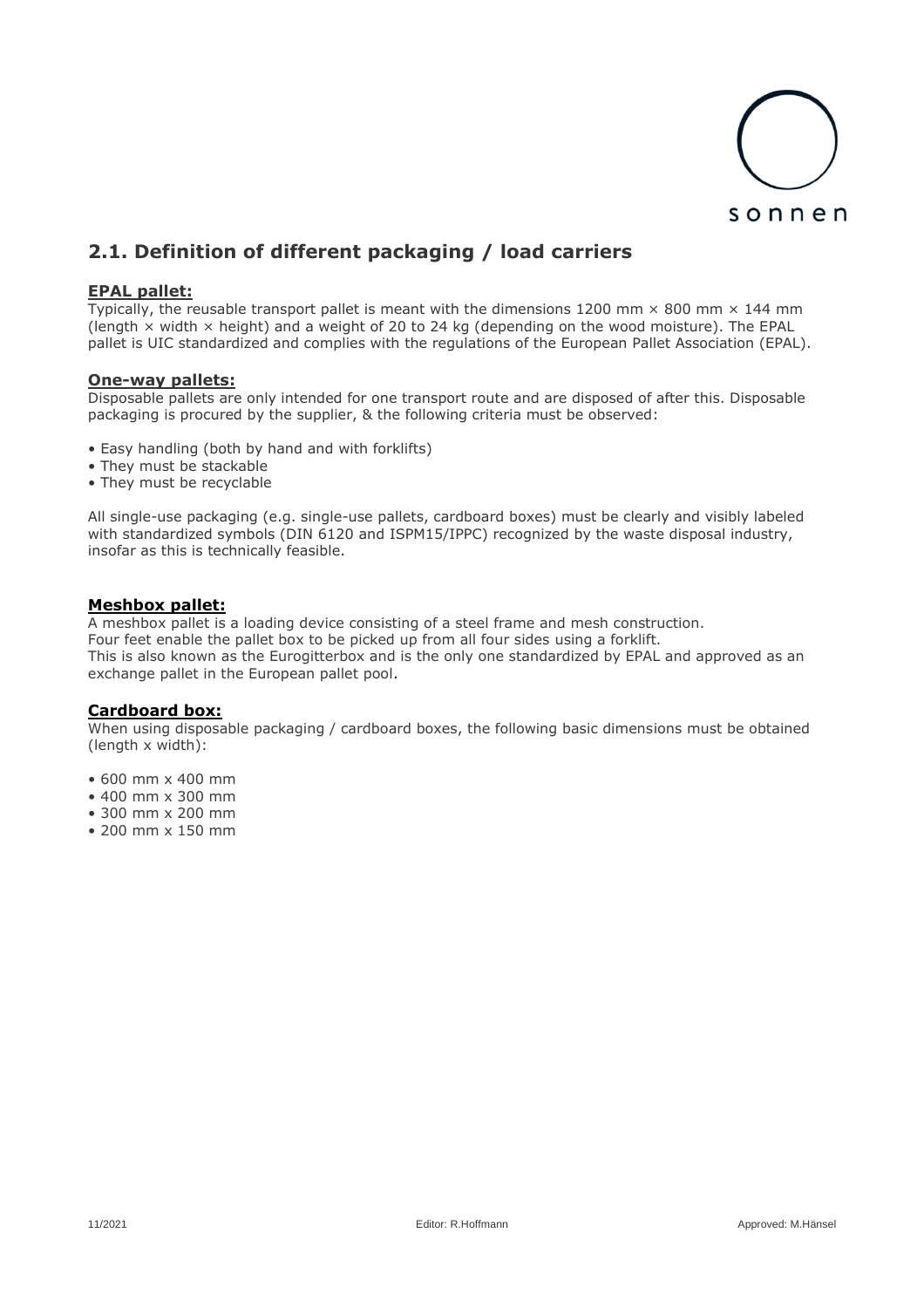

| <b>Measures in</b><br>mm     | <b>EPAL pallet</b><br>$(UIC 435-2)$ | <b>One-way pallet</b><br>(ISPM15/IPPC)        | <b>Meshbox pallet</b><br>(DIN 15155/8) |
|------------------------------|-------------------------------------|-----------------------------------------------|----------------------------------------|
| Length                       | 1200                                | 1200                                          | 1240                                   |
| Width                        | 800                                 | 800                                           | 835                                    |
| <b>Height</b>                | 144                                 | specific                                      | 970                                    |
| Max. height                  | 1200                                | 1200                                          | 970                                    |
| Max. load<br>weight<br>in kg | 1000                                | 1000                                          | 1000                                   |
| Info                         | pallet.                             | The load must not exceed the base area of the | Ability to stack must be guaranteed    |

# **2.2. Package labelling**

Each package must be labeled with the sonnen order number, sonnen article number, article name, revision status, quantity and unit of measure.

Labeling of the packaging unit (e.g. 50x screws type X in a box) is required.

The above necessary information is to be visualized according to VDA standard.

## **2.2.1. Initial sample inspection documents**

Initial sample inspection documents must be attached to the material or visibly to the outside of its direct packaging.

Loss of any test documents on the transport route must be avoided.

## **2.2.2 Serial numbers**

Serial numbers of the assemblies contained in an outer packaging must be clearly visible, legible and scannable from the outside.

This must be possible without further repackaging/handling in the goods receipt process.

The serial numbers must be protected from transport and environmental influences.

Serial numbers must be transmitted to the goods receipt via e-mail to [Wareneingang@sonnen.de](mailto:Wareneingang@sonnen.de) before delivery.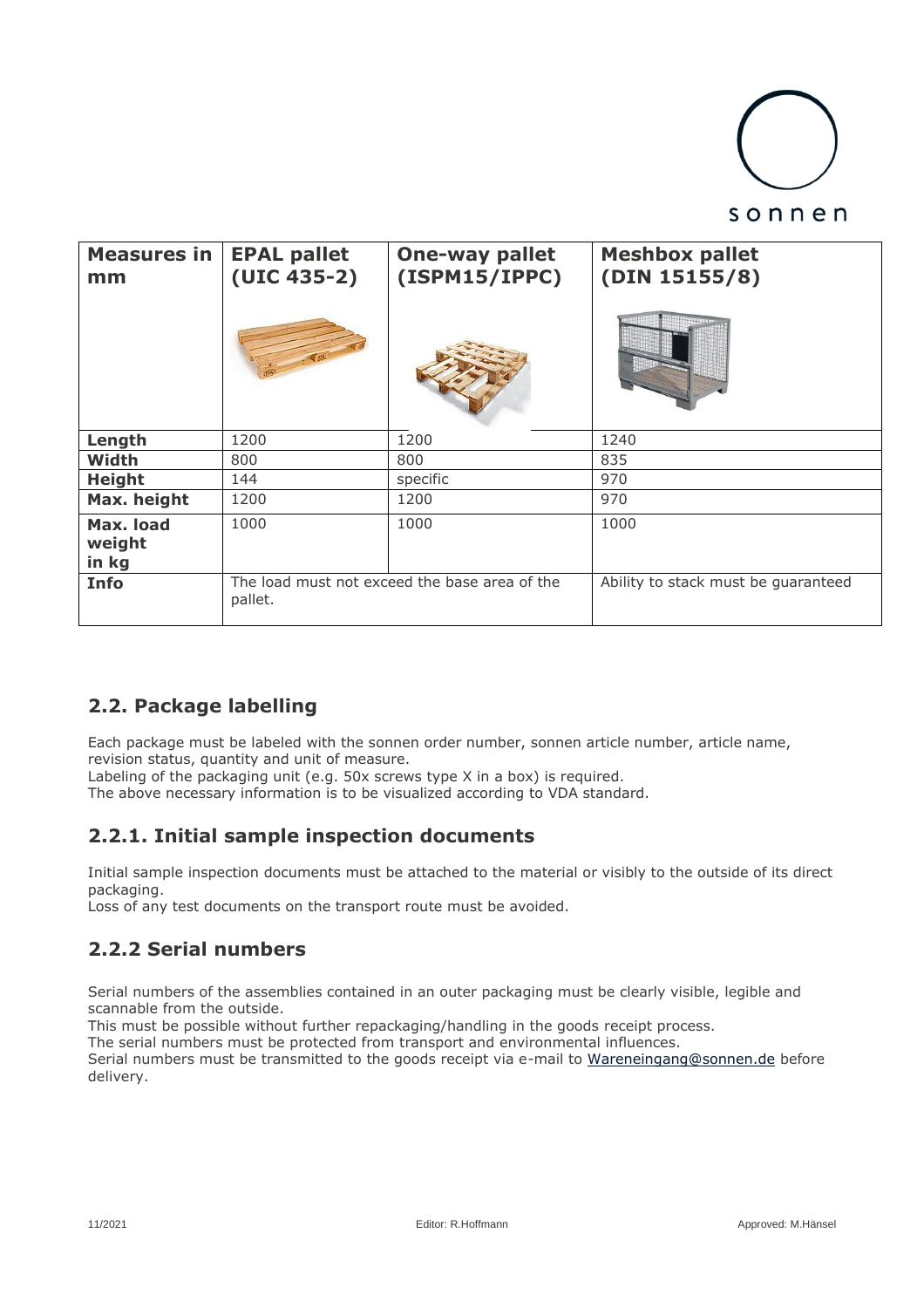

# **2.3. Mixed pallets**

For small quantities per article, delivery in mixed pallets is possible. However, the individual article types are to be packed and labeled according to type.

### **2.4 Pendulum packaging**

Pendulum packaging must always be protected, stored and transported against environmental influences, transport damage and contamination. Only pendulum packaging that is in perfect condition may be used for delivery.

# **3.Transport**

## **3.1. Load securing**

The goods must be packed securely for transport and handed over to the carrier. According to legal requirements, all groups of people involved in the loading, both directly and indirectly, (driver, shipper, sender, carrier) are responsible for ensuring that loads are properly secured. Transporting by sea, the shipper/consignor is obliged to comply with the UN Convention on Ship-Safety-regulations "SOLAS". Special loading and unloading regulations must be announced to sonnen in good time. In the event of damage in transit, the supplier and the forwarder will be immediately informed in writing by sonnen. The damage is documented on the waybill

## **3.2. Transport of dangerous goods**

The transportation of dangerous goods - especially Lithium-ion-batteries and cells - are clearly regulated by several laws. Therefore, there are subject to the transport regulations, depending on the respective mode of transport (truck, sea, rail, air).

According to the IATA/IMDG/ADR - the regulations for the transport of dangerous goods must be observed. The supplier is liable for all damage resulting from non-compliance with legal regulations. As the distributor of dangerous goods, the supplier is responsible for the classification / classification, permissible mode of transport and transport authorization. Corresponding information must be reported to sonnen when the offer is made. As the shipper or sender, the supplier must observe the applicable regulations for the transport of dangerous goods. Required data sheets, approval notices etc. must be made available to the carrier and sonnen in good time before dispatch.

## **3.3.1. Delivery note**

At least one delivery note must be enclosed with every delivery. The delivery note must always represent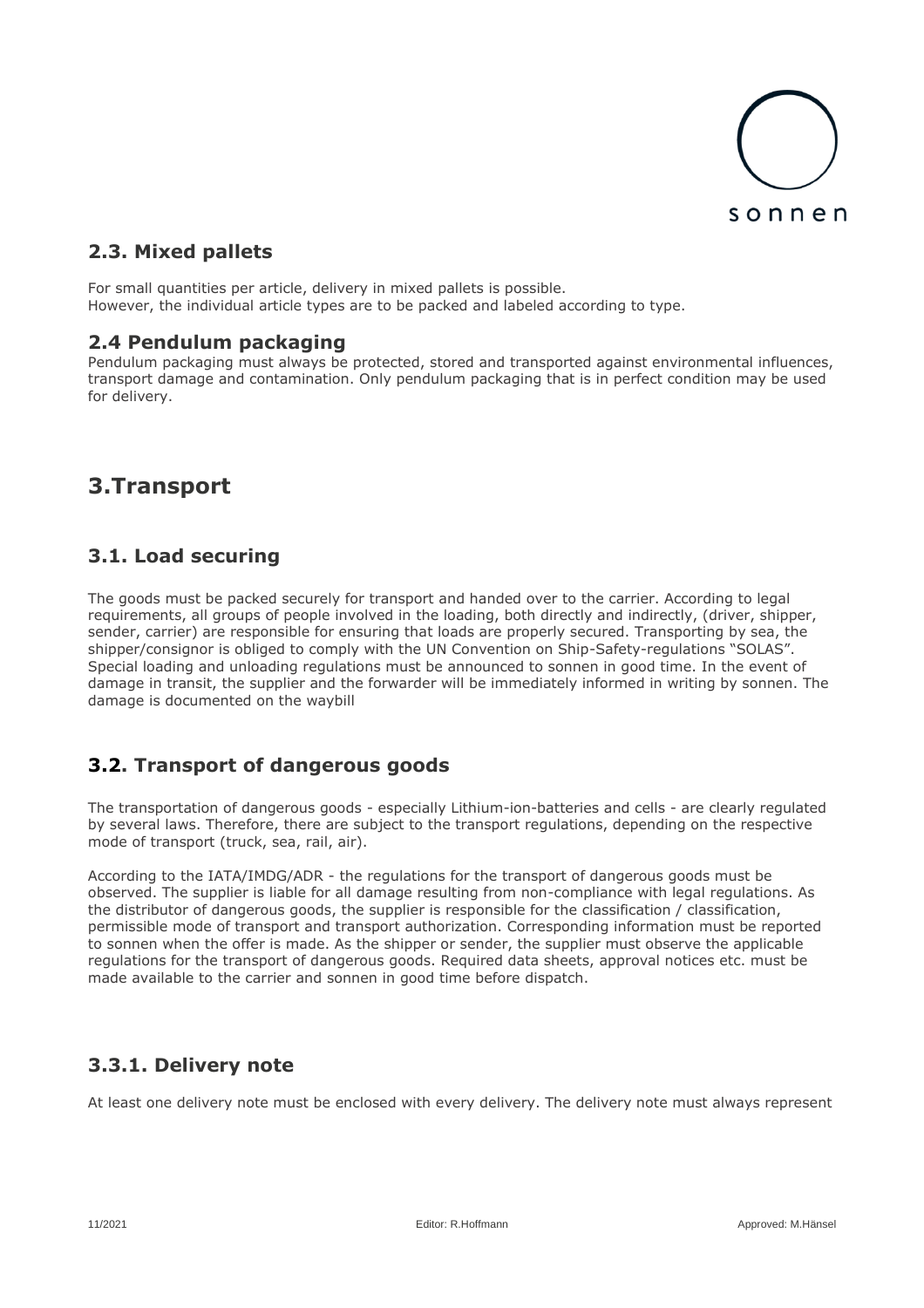

an exact replica of the goods delivered. In the case of partial deliveries, it is not permitted to list the entire order on the delivery note and to subsequently deliver part of the goods later without a delivery note. If several orders are delivered with one delivery, several delivery notes are also necessary. The delivery note must be attached to the goods in a clearly visible manner and must be protected against mechanical and weather-related influences. In addition to legal aspects, the following information must be listed on the delivery note:

- sonnen order number with barcode/ QR code
- sonnen order position with barcode/ QR code
- sonnen article number with barcode/ QR code
- Number of pieces (actual delivery quantity)
- Supplier details (name, address, telephone, clerk, etc.)
- Revision status

## **3.3.2. Waybill**

A freight note from the freight forwarder must also be enclosed with each delivery. The following information must be given on waybills.

- sonnen-order number
- Delivery receipt number (s)
- Number of packages (number of cartons, number of pallets, etc.)

For international shipments, (air, sea and rail or trucking freight) the supplier is obliged to submit sonnen all relevant shipping documents completed correctly and in timely fashion. If the shipped goods are subject an import/export permission, all documents must be also available for sonnen in time.

Furthermore, sonnen accepts only surrender/telex release or express bill of lading documents.

## **3.4.1 shipments outside the EU**

If the supplier sends shipments from a non-EU country to sonnen, they are obliged to announce the shipment, in accordance to point 3.3.2, at the customs department of sonnen before the shipment arrives in Germany. The following documents must be available:

- Invoice
- Delivery note / packing list
- Air waybill or bill of lading
- if necessary, certificate of origin/approvals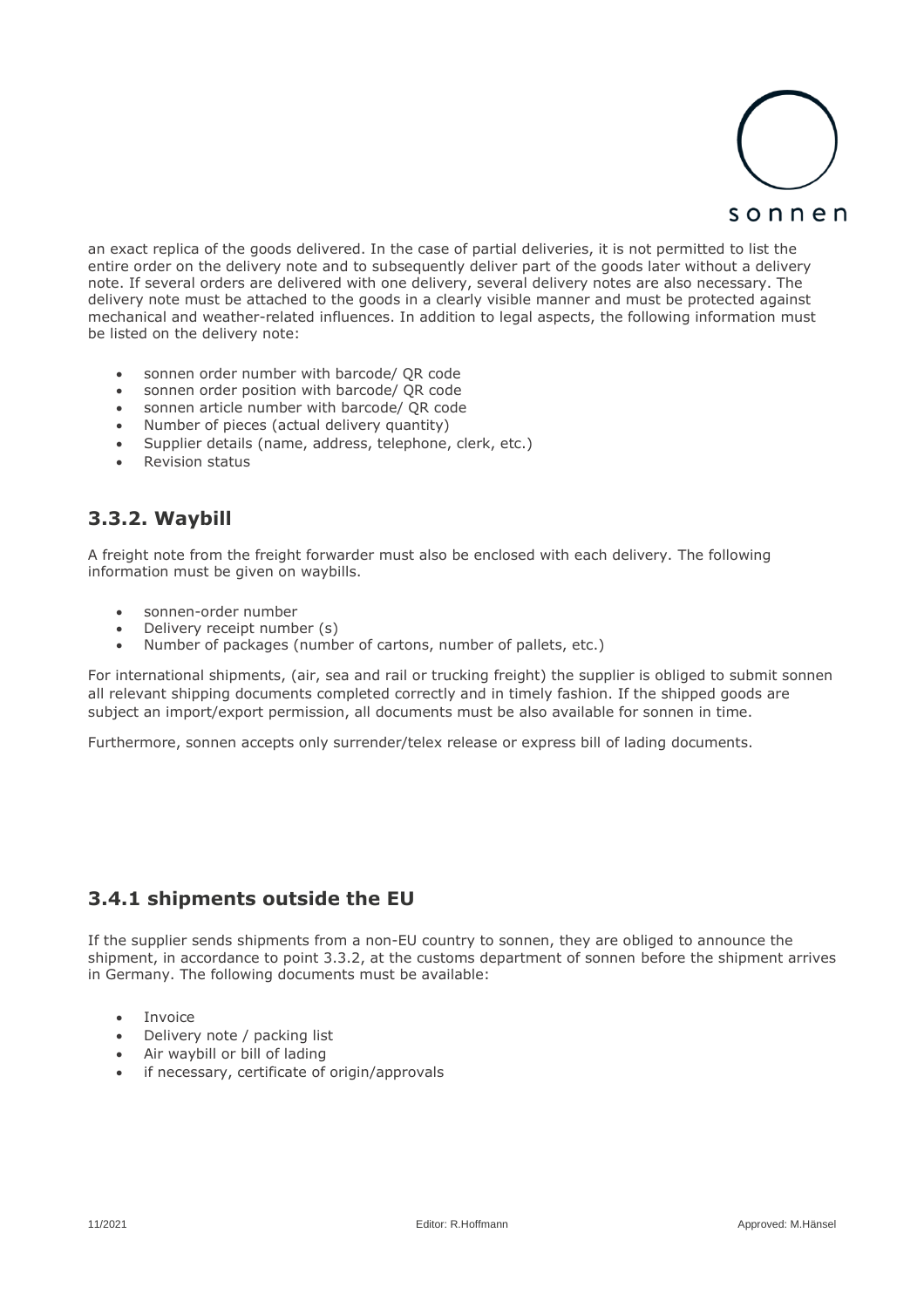

If the above-mentioned documents were not dispatched on time, the supplier shall be liable for any demurrage and storage charges. In addition, the forwarder / supplier is obliged to deliver the consignment to the named location in accordance with the agreed Incoterm®. Shipments that have not been cleared by customs cannot be stored by sonnen.

If sonnen requires further documents for the intended use of the products, the further import or export or the lawful use, the Supplier shall be obliged to prepare these documents as soon as possible and forward them to sonnen.

## **3.4.2 customs issues**

Should questions or problems arise regarding customs matters, the supplier is obliged to resolve these as far as possible with sonnen's customs department before dispatch. If a third party carries out customs clearance (outside the DDP business) without the prior approval of sonnen, the supplier must bear all costs arising from this. Special agreements are possible.

# **4. Individual packaging regulations**

### **4.1 Metal parts/assemblies**

In principle, the transport units must be stackable. The sheet metal parts must be distributed on the transport unit in the best possible way. Wedging of the parts is not permitted. Each part must be removable without damage.

In order to prevent damage to painted components/assemblies during transport, storage and/or removal, they must be packed properly and in an environmentally friendly manner (see point 2).

### **4.2 Electronic assemblies**

Electronic assemblies must be delivered in ESD-safe packaging. Apart from that, clause 2 applies without exception, in particular clause 2.2.2.

### **4.2.1 Open Frame Electronic Assemblies**

- assembled boards **without** closed housing (e.g. Donau, Spree, open frame power supplies...)
- open frame inverter

These electronic assemblies must be delivered in ESD compliant protective packaging that is at least class "D" (dissipative).

The outer packaging for a delivery unit must be shielding. This can be achieved by an outer packaging of class "S" (shielding).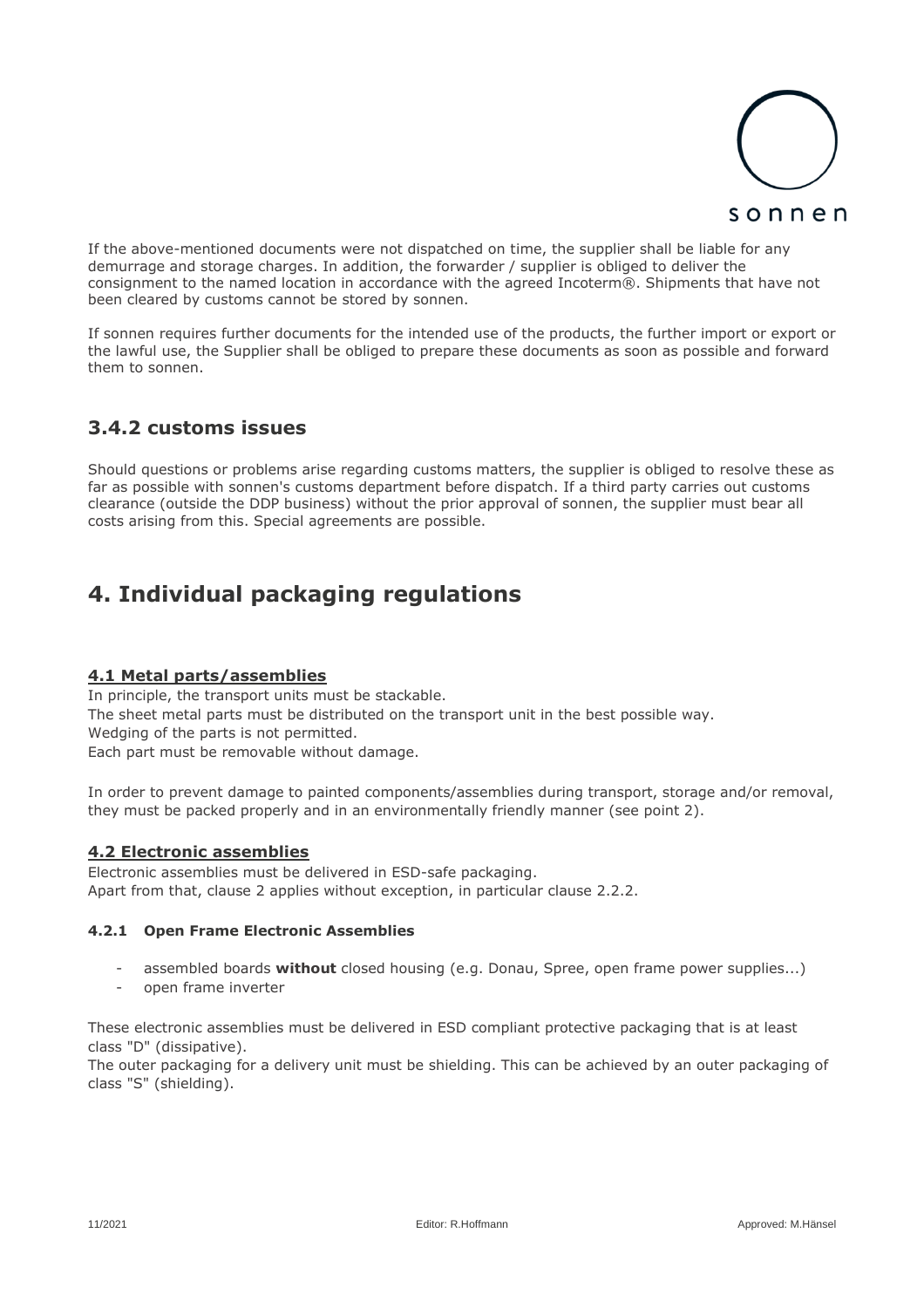

Preferably, a returnable dunnage / pendulum packaging is to be provided which meets these requirements. This requires a written agreement with the supplier and sonnen.

#### **4.2.2 Electronic modules in a closed housing**

- do not require special ESD packaging. Point 2 applies here. Delivery exclusively on EPAL pallets or disposable pallets that meet the criteria from point 2.1. Maximum packing height of the pallet:  $\epsilon$  = 180 cm

### **4.3 Cables**

Cables should generally be delivered in cardboard boxes from point 2.1 and should also be marked as required in point 2.2.

A carton may weigh a maximum of 15 kilos, explicitly the following packaging units should be delivered:

### **10/25/50/100/200/400/500**

The packaging unit must be agreed in writing with Logistics sonnen and a fixed batch size must be defined for all suppliers.

The cables, if long enough, must be delivered individually rolled. Packaging waste must be avoided here, ideally there is only the box with the cables as content.

### **4.5 Battery modules:**

Battery modules are the only group of goods to be exempted from the standardized EPAL dimensions. The stackability of the full pallets is important here; the cardboard packaging must be correspondingly stable. Serial numbers must be attached to the outside without removing the unit and must not be covered by packaging materials (stretch film excluded) (see point 2.2.2).

A list of all serial numbers must be attached to the load on the pallet.

This list, as well as the individual serial numbers, must be protected from transport and storage damage.

In accordance with point 3.2. battery modules must also be packed and declared IATA/IMDG/ADR compliant.